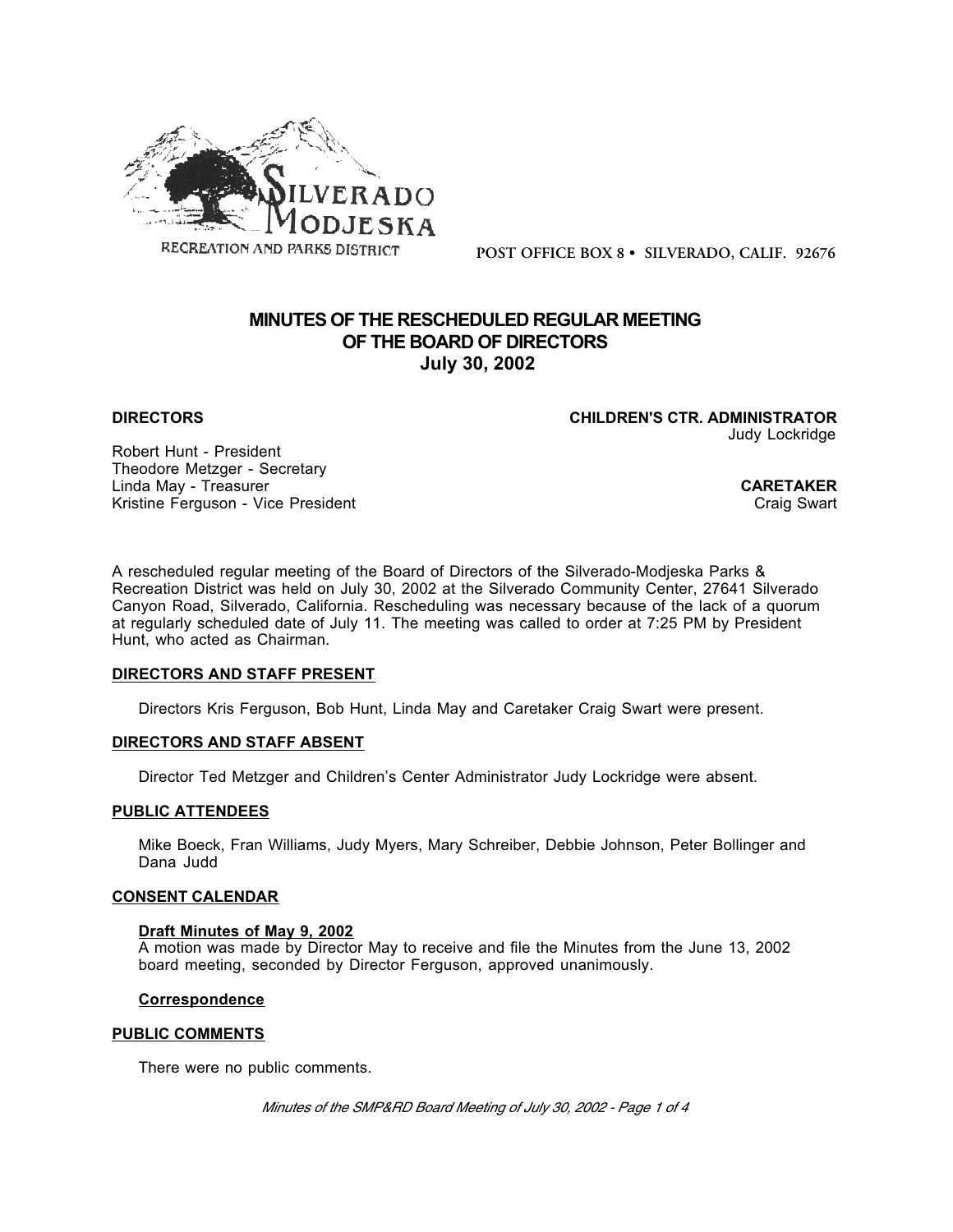## **APPOINTMENT OF REPLACEMENT DIRECTOR**

President Hunt announced that if there were no objections from the board, the selection of a replacement director for the open position would be moved forward on the agenda and addressed at this time. There were no objections. Debbie Johnson was the only applicant and Director Hunt suggested that a quick vote be conducted to confirm the obvious. Director May stated that past procedure was for each candidate to address the board before a vote, and that she would like to hear what this candidate had to say. Debbie Johnson was then invited to the podium.

She stated that she was interested in being on the board because the next two years are very critical in the canyons. Systems need to be put in place and decisions need to be made that will have far-reaching and important consequences. The park board will need to be active and vigorous in their community dialogs and she feels the need to work together for the benefit of everyone in the canyons. The park board is the only governing body available to help preserve the way of life in our community. Her qualifications include 25 years experience in budgeting, grant writing and administration.

Director May made a motion to confirm Debbie Johnson for the open board position, which was seconded by Director Ferguson, and passed by a vote of 3 Yes, 0 No.

The Oath of Office was administered by President Hunt, sworn to and signed by Deborah Johnson, who then immediately took her seat as the newly appointed director.

## **TREASURER'S REPORT**

#### **District Bills for Consideration**

A motion was made by Director Ferguson, seconded by Director May to approve Transmittal No. 07-02 in the amount of \$2,913.43 for the monthly expenses. Approved unanimously.

A motion was made by Director May, seconded by Director Ferguson to approved Transmittal No. 07.02B in the amount of \$150.00. Approved unanimously.

Director May has been in contact with Sandra Barnes of the County of Orange regarding the creation of budget figures for the payment of regular bills. This would enable the County to pay the district bills from the budget without a monthly transmittal.

#### **Financial Statements**

Balance Sheet, Income Statement and Draft Budget figures were presented and discussed.

#### **SILVERADO CHILDREN'S CENTER ADMINISTRATOR'S REPORT**

A written report was given to the board by Director Ferguson, but the center's administrator was not present and it was therefore not discussed.

Director Hunt reported that a canvassing effort had been started to gather information from other California park districts who run childcare centers to see if any of their methods can be applied to our district, and also to determine what the norm is, or if one exists, for how such activities are handled financially. It was brought out that the heavy Prop.10 funding reported to us by a district in San Bernardino County could not be duplicated here because Orange County's funds are already allotted to established groups.

#### **COMMUNITY FACILITIES/SAFETY REPORTS**

#### **Modjeska Community Center**

Caretaker reported that all the swinging top trash can lids at Modjeska had been vandalized

*Minutes of the SMP&RD Board Meeting of July 30, 2002 - Page 2 of 4*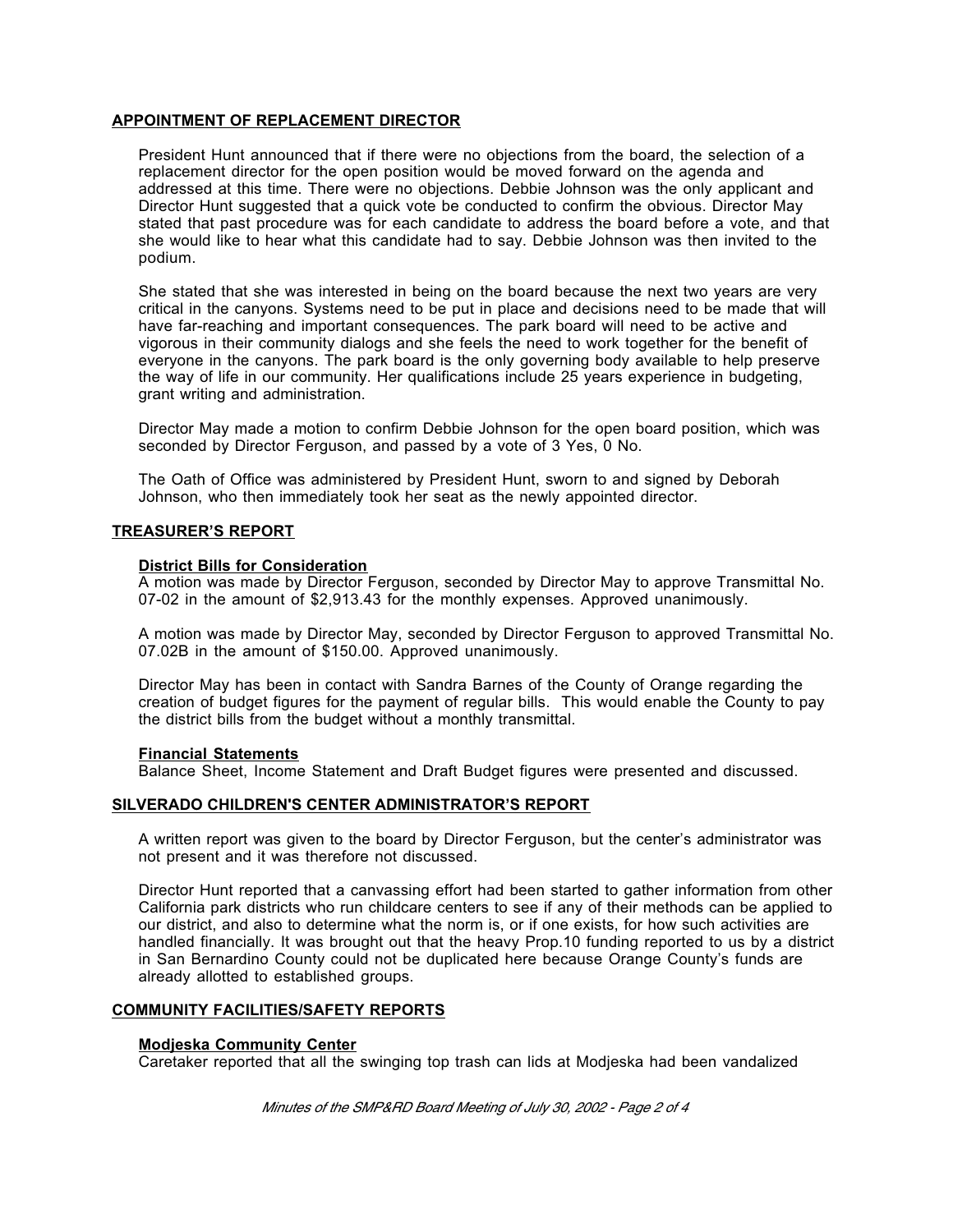beyond repair. Replacements are \$65 each. The board instructed that they be replaced with ordinary plastic lids.

Solutions to the ongoing vandalism were discussed. Some ideas included a Neighborhood Watch Program, getting the word out via a letter, asking neighbors to keep an eye on the park, talk to the children, install a surveillance system, and a security patrol at a cost not to exceed \$100 per month. There have also been some damaged vehicles and break-ins on Olive Hill. A letter is to be written to Jim Clark, Neighborhood Enhancement Program, OC Sheriff's office, attaching past minutes and safety and maintenance reports noting the specific actions that have occurred.

The lock placed on the meter box in the park was removed. It was an old lock and may have been defective, as there was no damage to the hasp. Director Hunt and caretaker Craig Swart have both ordered keyed locks from Edison to put on all the meter boxes.

Bids on painting, repairs, etc. will be overseen by the impending General Manager. Modjeska Park is in dire need of painting at the entrance as well as the gazebo above.

#### **Silverado Community Center**

The center was rented for the weekend preceding this meeting for a wedding, with a \$200 check for rental fee and a \$250 cleaning deposit. The use agreement states that the facilties are to be left in the same condition as found, which they definitely were not. Director Hunt observed on Sunday evening that all the furniture in the new wing was up against the wall, and there was considerable debris on the floor plus perishable materials in the trash cans. The old building was in even more disarray. It took the caretakers six hours to set things back in order. The board decided by unanimous vote that the cleaning deposit should be forfeited in this case.

The caretaker is charging center use fees of \$4/hour for community users and \$10/hour for users from out of the district and for business activities. He was asked by Director Johnson to write up a policy for center use, including fee structure.

A unanimous vote of thanks was extended to Judy Myers and all who helped clear the brush from behind the community center buildings to eliminate a severe fire hazard at no cost to the district. The hours spent can also be used as credits in our matching funds grants.

## **Safety Report**

It was noted that there are now gaps in the balcony railing (as a result of the repair efforts there) that are large enough for small children to crawl through. Caretaker to investigate.

Director Hunt made a motion, pursuant to instructions from CAPRI, to form a standing Safety Committee that will meet quarterly with minutes and reports forwarded to CAPRI. This was seconded by Director May and approved by unanimous vote. Initial committee members are Directors Hunt and Johnson, and Caretaker Craig Swart.

## **CAPRI Inspection Followup**

DMV Pull Notice Program - Director Hunt has ordered an application package for this program, which applies to all drivers for the district. Driver's license numbers will be submitted to Sacramento DMV, and a local proof of insurance file created. Policy must be established to define unacceptable driving.

A number of items that appeared on the CAPRI checklist were discussed. Most have been resolved and it is anticipated that the others will be by the end of August.

### **OTHER DISTRICT BUSINESS**